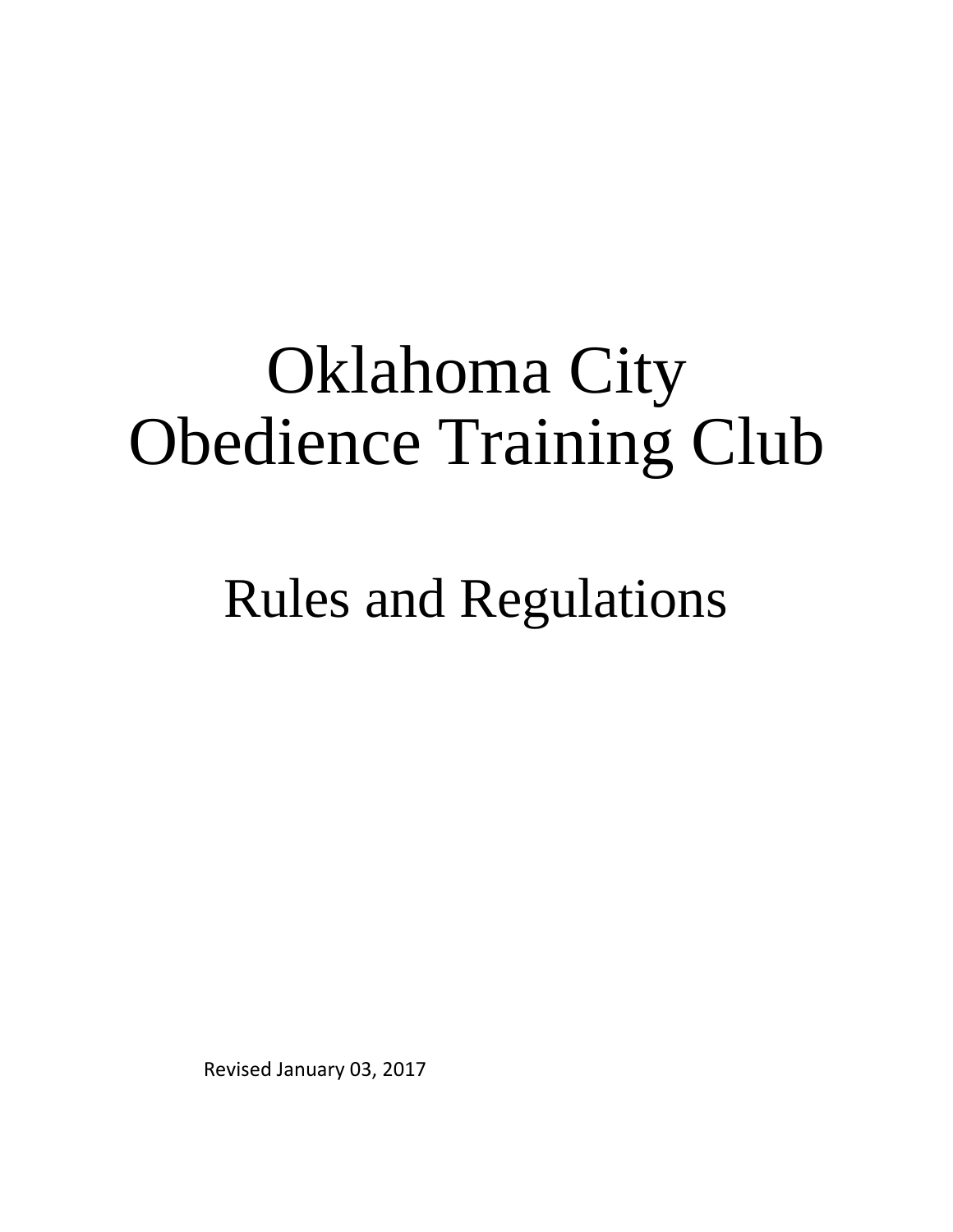## **RULES AND REGULATIONS**

## OKLAHOMA CITY OBEDIENCE TRAINING CLUB, INC.

## Table of Contents

| I.                                                            |
|---------------------------------------------------------------|
| Π.                                                            |
| Ш.                                                            |
| IV.                                                           |
| V.                                                            |
| VI.                                                           |
| VII.                                                          |
| VIII.                                                         |
| IX.                                                           |
| Χ.                                                            |
| XI.                                                           |
| XII.                                                          |
| XIII.                                                         |
| XIV.                                                          |
| XV.                                                           |
| XVI.                                                          |
| XVII.                                                         |
| XVIII.                                                        |
| XIX.                                                          |
| XX.                                                           |
| XXI.                                                          |
| XXII.                                                         |
| Jerry Lee Award for Outstanding Therapy Dog Team 10<br>XXIII. |
| XXIV.                                                         |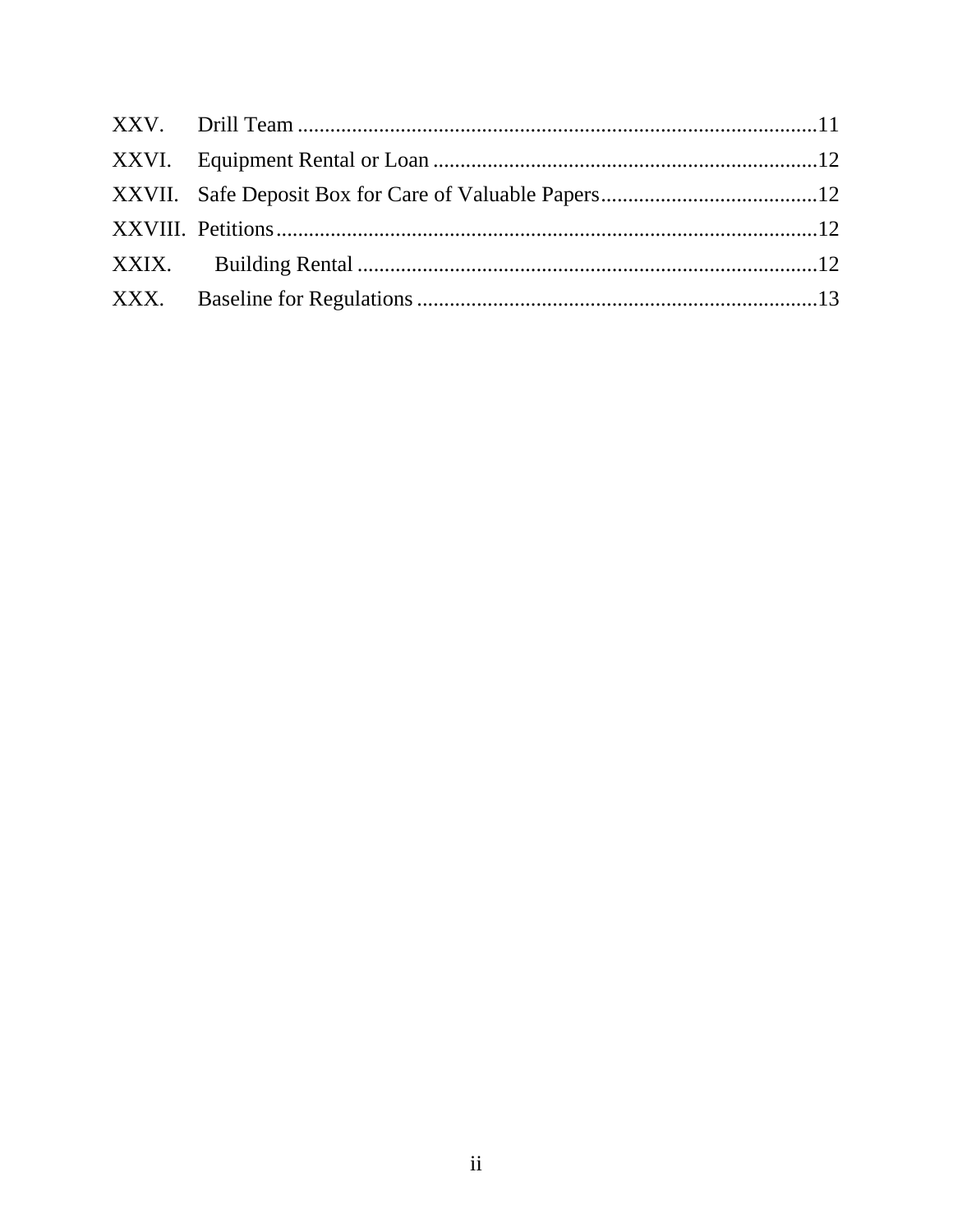# RULES AND REGULATIONS

## OKLAHOMA CITY OBEDIENCE TRAINING CLUB, INC.

#### **I. Requirements for Membership**

Article XI of the Club's Constitution has been interpreted that attendance at a Club meeting by a guest either before or after completion of the training requirements may be counted toward the required attendance provision as set forth in Article XI.

#### **II. Training required for Membership**

Article XI of the Club's Constitution has been interpreted that the training requirement for membership is not limited to Novice graduation. If the applicant's dog has attained a CD title, the applicant must have completed at least two courses at OCOTC.

## **III. Qualifications for OCOTC Officers**

The following are the minimum qualifications for the OCOTC officers to be elected. Each candidate should be present and explain prior to the election his/her qualifications for the office to which he/she has been nominated.

| <b>PRESIDENT</b>               | Shall have been a club member for at<br>least three years; and shall have held<br>at least one other club office for at<br>least one year. |
|--------------------------------|--------------------------------------------------------------------------------------------------------------------------------------------|
| VICE-PRESIDENT                 | Shall have been a club member for at<br>least three years.                                                                                 |
| <b>RECORDING SECRETARY</b>     | Shall be a club member skilled in<br>typing and/or secretarial work.                                                                       |
| <b>CORRESPONDING SECRETARY</b> | Shall be a club member skilled in<br>typing and/or secretarial work.                                                                       |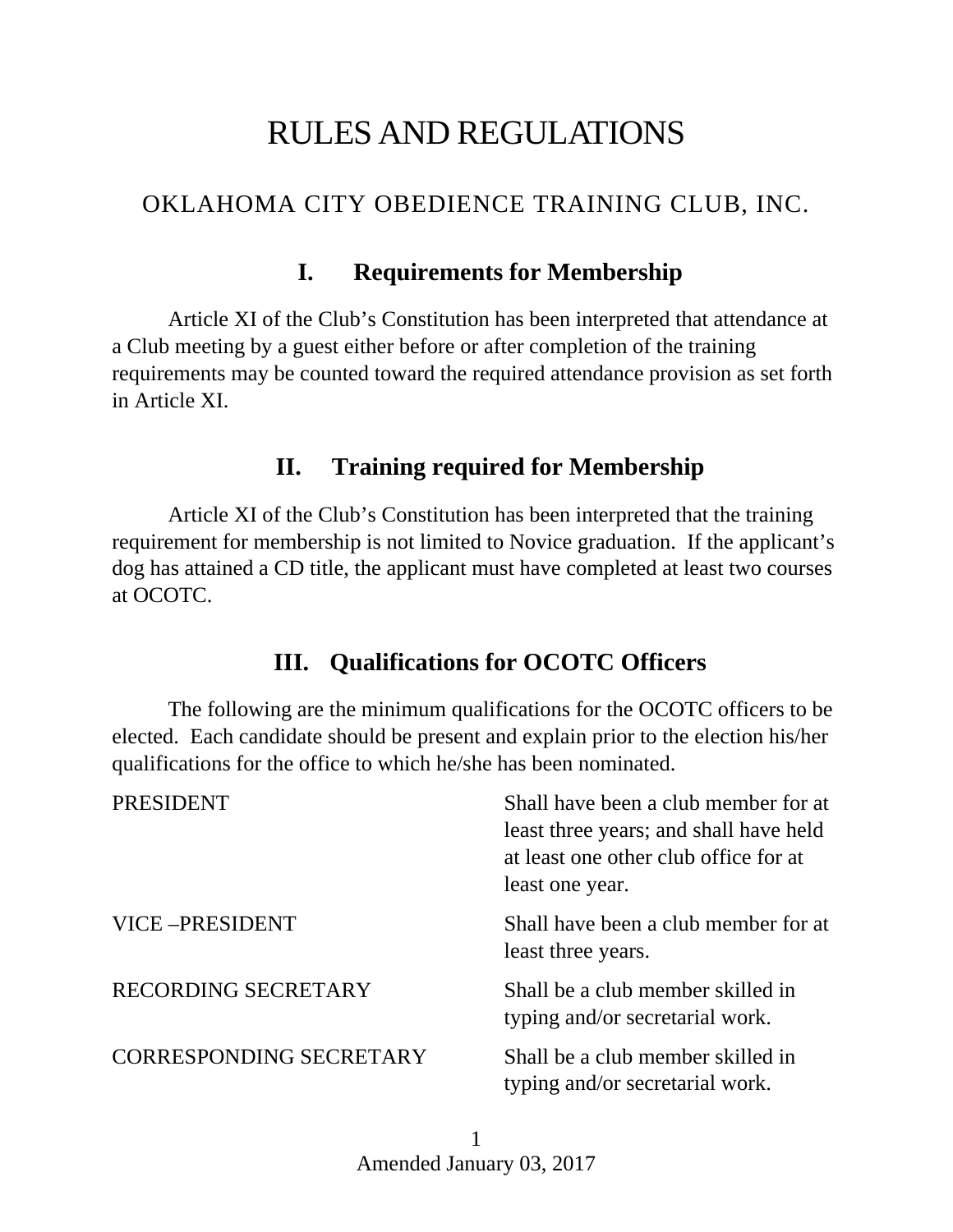| <b>TREASURER</b>         | Shall be a club members fully<br>knowledgeable and experienced in<br>keeping financial records.                                                                                                                         |
|--------------------------|-------------------------------------------------------------------------------------------------------------------------------------------------------------------------------------------------------------------------|
| <b>TRAINING DIRECTOR</b> | Shall have been a club members for at<br>least three years; shall have<br>participated in the training program as<br>an instructor for at least two years;<br>shall have trained a dog at least<br>through a CDX title. |
| <b>DIRECTORS</b>         | Shall have been a club member for at<br>least two years.                                                                                                                                                                |

Any of the above qualifications may be waived upon approval by the membership.

#### **IV. Outgoing President as Director**

The outgoing President shall automatically be a director for one year.

#### **V. Regular Monthly Meeting**

The regular monthly meetings of the Club, subject to change as provided for in the constitution, shall be on the third Thursday of each month. The time and location of any meeting can be decided by the Board of Directors no later than a month previous to the meeting involved except in the case of an emergency.

#### **VI. Training Programs**

Article VI of the Constitution and Bylaws, DUTIES OF OFFICERS AND DIRECTOR, is hereby interpreted to mean that the Training Director is empowered to recommend for approval by the Board of Directors, minimum qualifications for principle instructors and assistant instructors. Any deviation from the approved minimum qualifications must have the approval of the Board of Directors.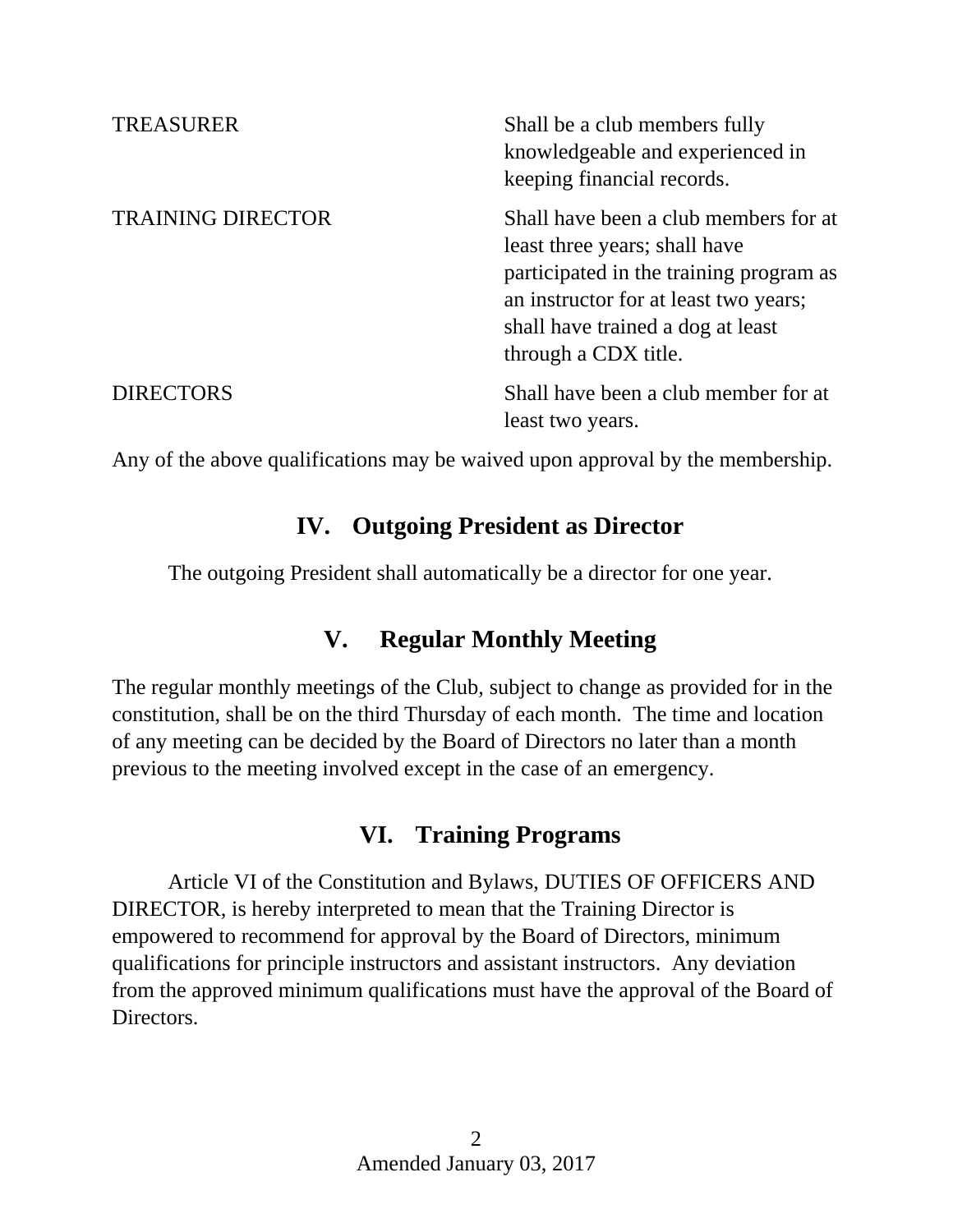#### **VII. Training Rules**

A set of rules governing conduct and procedure in the Club's training courses shall be promulgated by the Training Director and, after approval by the Board, shall be distributed to all persons currently enrolled in the Club's training Courses. Such rules shall be reviewed annually by the Training Director and on his/her recommendation may be adopted by the Board without change or modification. However, at the time the Training Director's program is submitted to the Board, any changes or modifications to the Rules he/she wishes to incorporate shall be submitted for Board approval.

The handler of any dog exhibiting aggression in class will be asked to remove the dog from class in order that the aggressive tendencies may be evaluated. The aggressive dog will not be allowed back as a member of the class until such time as the Evaluator and/or Training Director as satisfied that sufficient progress has been made in dealing with those tendencies.

If a dog is removed from class for reasons of aggression, an OCOTC Incident Report will be filled out by the instructor(s), and the dog will be evaluated. The handler will be requested to sign the completed Incident Report and will be furnished a completed copy. The second copy will be retained in the files at the training site in an active file until such time as the dog is approved for return to class. The report will then be maintained, for statistical purposes only, in an inactive file at the storage facility.

#### **VIII.Immunization**

All dogs entering the training facility, whether enrolled or not, are required to present the same immunization certificates required by Club members and trainees.

#### **IX. Children in Regular Training Classes**

Children under twelve years of age who apply for training shall be accepted conditionally if the Training Director, after counsel with the parents of such applicants, deems it worth trying, and they shall be permitted to continue in the training courses at the discretion of the Training Director.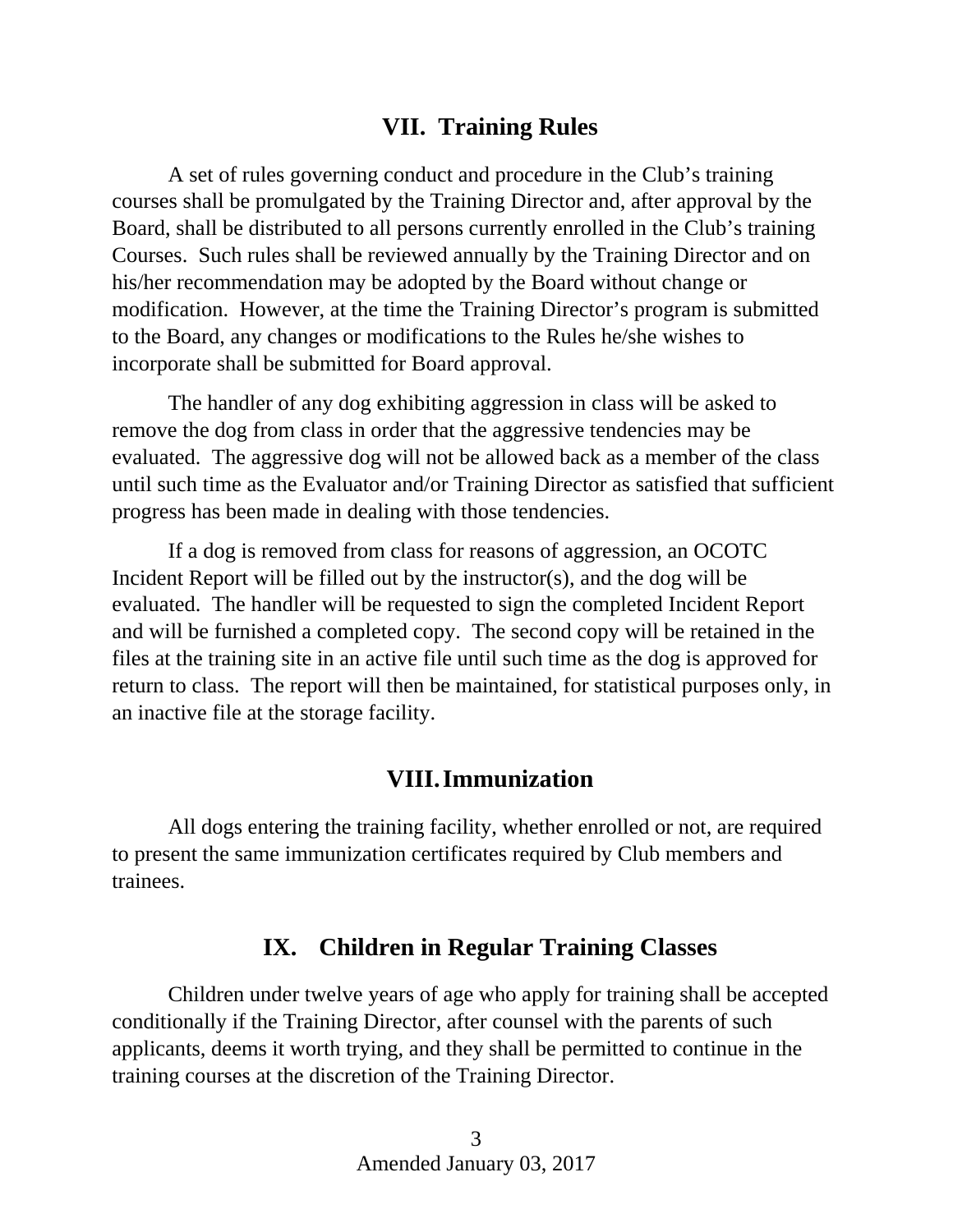## **X. Dogs Trained by Persons other than Owner of Record.**

The Board shall act on the application of any Club member wishing to train a dog not owned by him or a member of the household living under the same roof, whether or not the owner of record is a Club member.

## **XI. Discrimination in Training Classes**

OCOTC, Inc., does not discriminate on the basis of race, color, national and ethnic origins or physical handicap in consideration of an applicant for enrollment in and attendance of the Club's training courses.

## **XII. Dues**

The annual membership dues shall be as follows:

| A. Individual Membership:                                                 |
|---------------------------------------------------------------------------|
|                                                                           |
| b. Reduced Fee Regular Membership (20 years or more) 1/2 Regular          |
| B. Pre-Paid Lifetime Regular Membership \$500.00                          |
| C. Associate Membership (Individual): Any Person who has not attained the |
| age of 18 seeking membership in the OCOTC under an individual             |
|                                                                           |
| D. Family Membership                                                      |
| a. Regular. Adults and children who are members of the family, living     |
| under the same roof. A person who has not attained the age of 18          |
| shall be considered an Associate Member of the Family Membership          |
|                                                                           |
|                                                                           |
| E. Auxiliary Membership: Individuals who have not completed the           |
| requirements for regular membership but wish to participate in the OCOTC  |
|                                                                           |
|                                                                           |

Only ½ of the regular annual dues shall be assessed in the event membership is voted after six (6) months of the fiscal year has passed.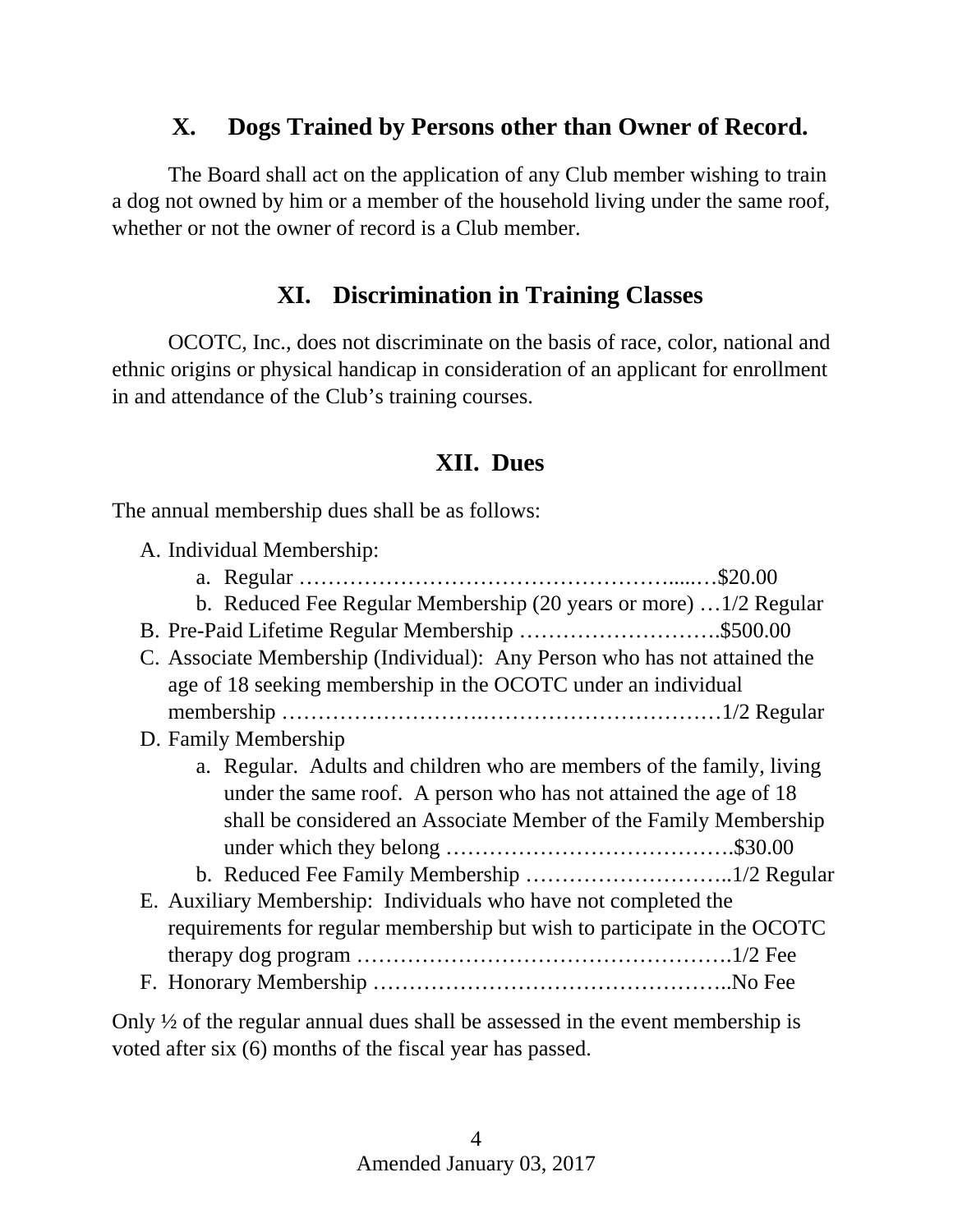## **XIII.Training Class Fees**

To qualify for Member reduced training fees, the member must meet the following requirements each year, in the year prior to receiving reduced training fees:

- a) Work (2) Club sponsored activities; Or
- b) Attend one(1) club meeting

The Training Director and assistants appointed by the Training Director (Assistant Training Director, Librarian, Registrars, Properties Chairman, Instructors, Web Master and Newsletter Editor) actively participating in the training program and Club Officers shall not pay a fee for training their dog(s).

Instructors teaching a class and not training a dog during the concurrent training session, shall be entitled to train an equivalent time during the subsequent year at no cost.

Any club member who trains more than one dog will be charge the full fee (or full reduced fee) for the  $1<sup>st</sup>$  dog, and a decreased fee of \$25.00 per training course for any additional dog(s).

Charges for the Club's Training Classes shall be as follows:

| C. Member Reduced Fee Additional Dog(s) \$45.00 |  |
|-------------------------------------------------|--|
|                                                 |  |
|                                                 |  |
|                                                 |  |

F. The Training Director, with approval of the Board, will set the training fee for special courses.

Drop-ins shall be allowed only upon express permission of the Training Director.

In the event only one class is offered in any particular training level and a trainee has more than one dog qualified to train in this level, the trainee may train both dogs for a single training fee.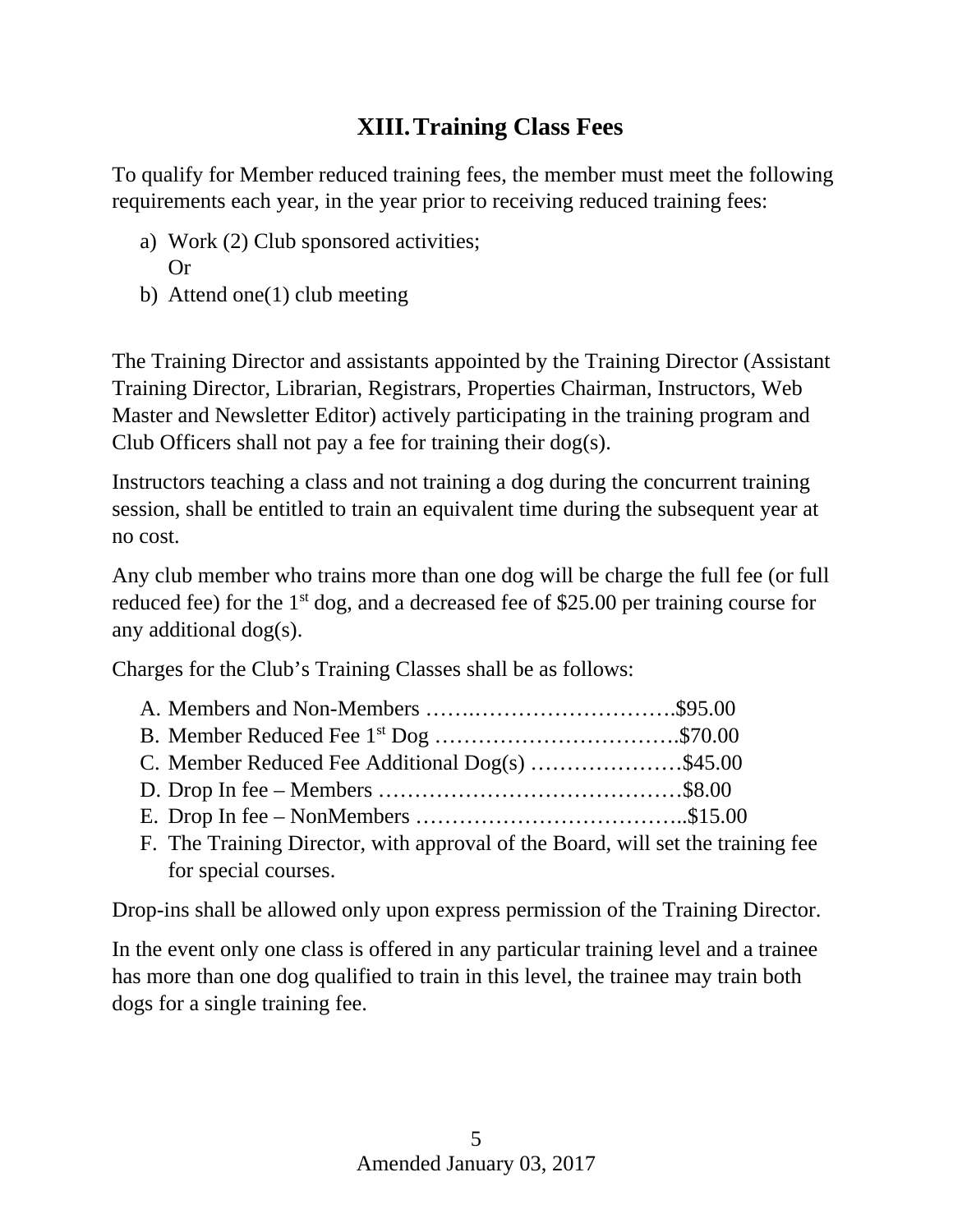## **XIV. Refund of Training Fees**

A \$5.00 enrollment charge will be deducted from the full refund for Novice and Beginner courses, if the refund request is made within 7 days prior to the start of the course. No refunds will be made after the second meeting of the course. In extenuating circumstances, a refund may be authorized at the discretion of the Board upon written request.

## **XV. Reimbursement for Attendance at Seminars**

- 1. Club members who are currently serving as instructors and who have taught the two previous courses, may be reimbursed for attending no more than two
	- (2) seminars in any given year, providing:
		- a. A request for reimbursement is submitted in writing within three months of attending the seminar, to the Training Director, who shall submit it to the Board for action; AND
		- b. A report on the seminar suitable for publishing has been filed with the editor of the newsletter; OR
		- c. A video of the seminar is submitted to the club library.
- 2. The maximum reimbursement for any seminar may not exceed \$50.00.

## **XVI. Newsletter**

If and when desired by the membership of the Club, a newsletter shall be edited and produced buy a member of the Club. Such member shall be selected by the President and be approved by the Board of Directors.

This newsletter shall be considered the official publication of the Oklahoma City Obedience Training Club, and its content shall be under director of the Board, as to policy.

The newsletter editor shall adhere to the following guidelines:

The purpose of the OCOTC *Courier* is to disseminate club news and announcements, publish upcoming club events and present the club to the students and public in general. It should be borne in mind that the newsletter may be read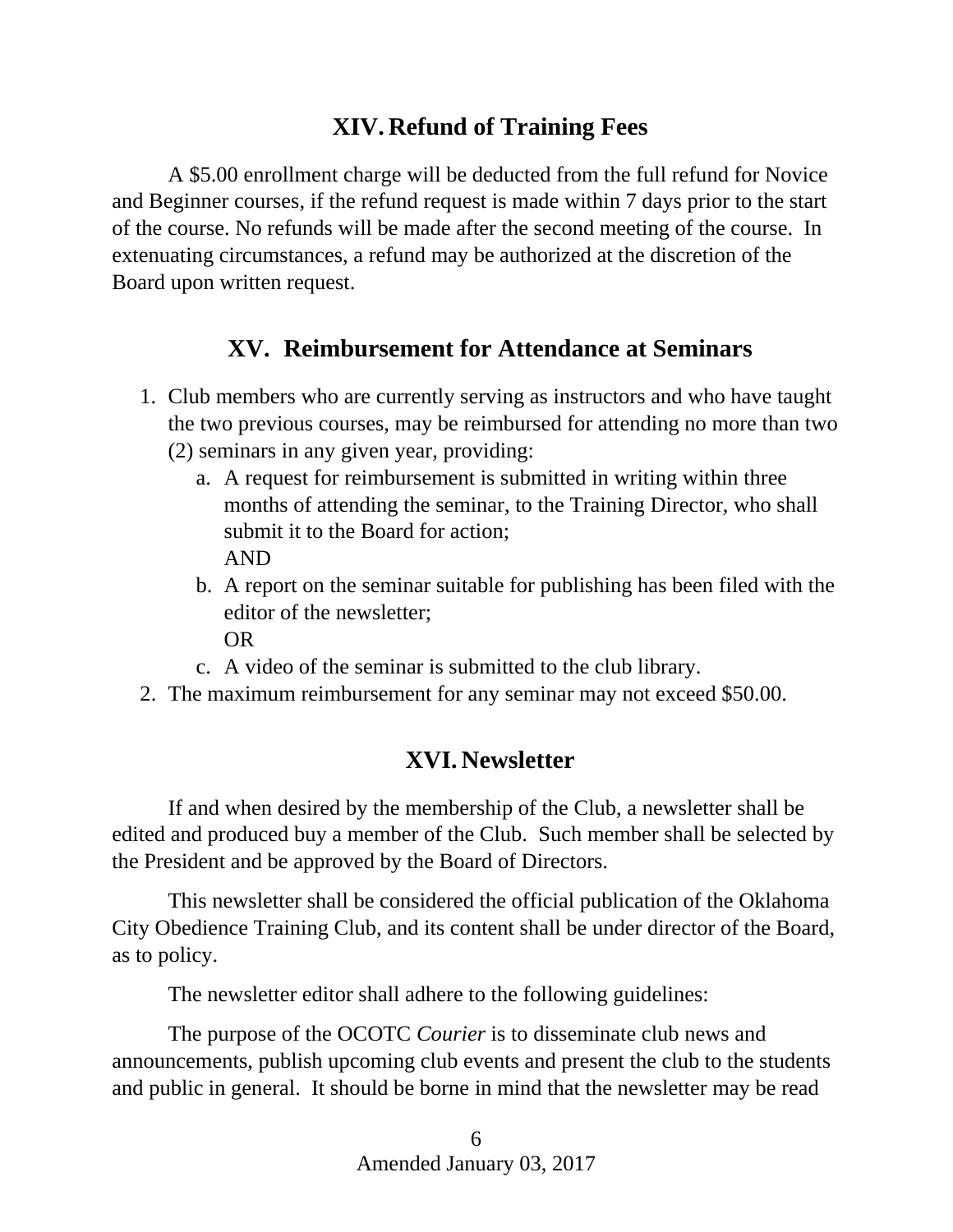by and distributed to many people. It is the most visible printed information about the club.

The Editor is responsible for the accuracy of the information that is printed. For this reason, the editor should make every effort to see that he/she receives items, articles, etc., in writing rather that orally. This information should be presented in a timely manner. Additionally, the editor is responsible for delivering the *Courier* printed, made available to the members at school, emailed or mailed to those members not having a valid email address. This will require the editor to have a current mailing address, and/or current email address for all members and maintain these lists. The Editor is responsible for the mailing labels for those members not having a current email address.

The following items should be included in the newsletter:

- 1. Announcements of monthly meetings and notice of what may be discussed or voted upon at those meeting.
- 2. Report what happened at meetings, election of officers, appointment of committee chairs, and new member information.
- 3. Announcements of upcoming events/meetings that OCOTC will be holding or in which OCOTC members will/may be participating.
- 4. Reports by event chairmen following such events.
- 5. Announcement of dog related events in the nearby areas that may be of interest to OCOTC members and students.
- 6. Club members and/or students accomplishments.

The following items may be included in the newsletter:

- 1. Articles concerning animal health.
- 2. Articles concerning training.
- 3. Humorous articles that are in good taste.
- 4. Articles concerning dog activities/sports.
- 5. Ads (see Constitution Article VIII, Section 2(e).

## **XVII. Qualifying Trial Prizes**

An appropriate qualifying prize, as selected by the Trophy Committee shall be given for each class at our Annual Spring Trial.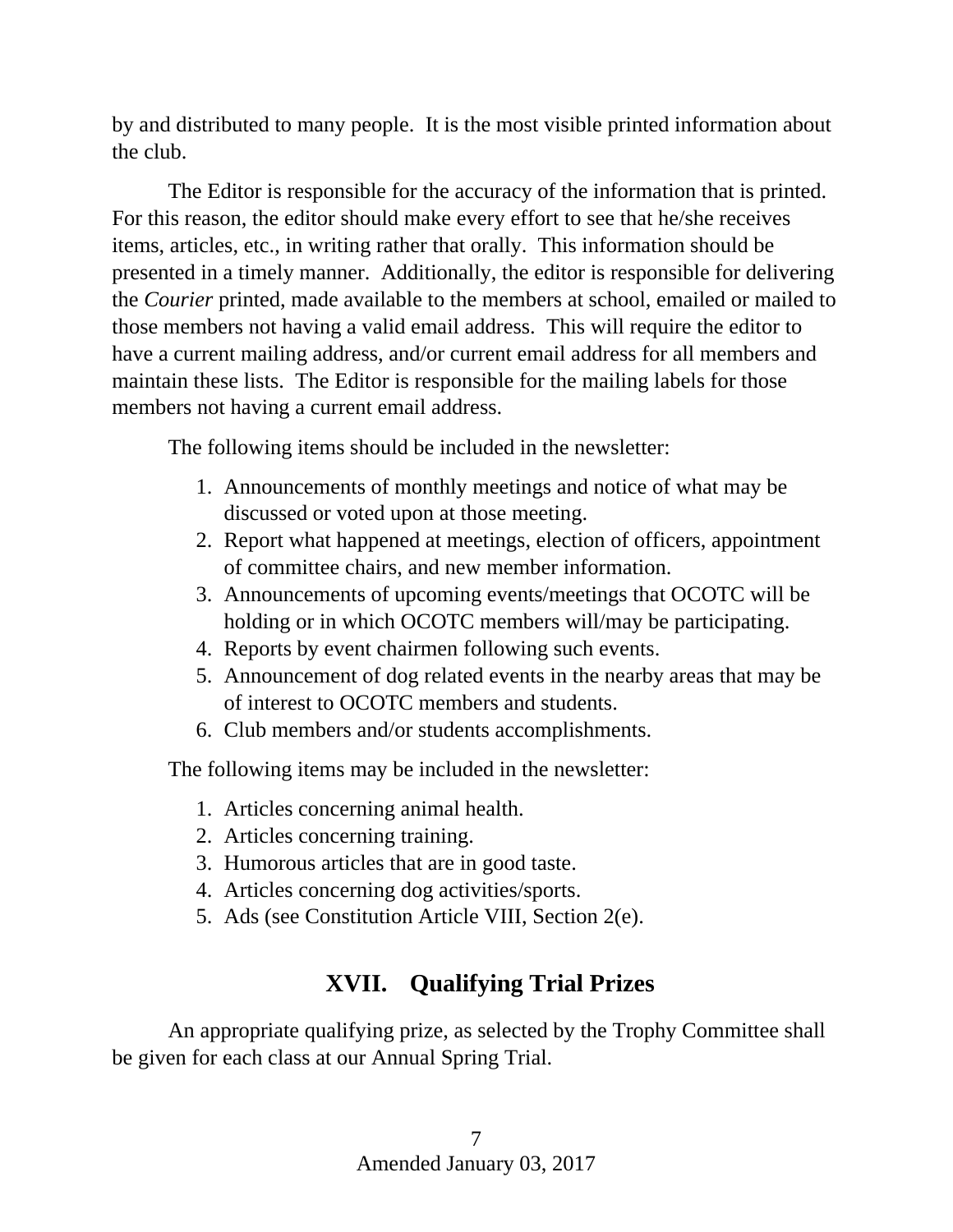#### **XVIII. Obedience Plaques**

The Club shall present at the Annual Christmas Party a plaque to each member who has earned a CD title with his/her own dog during the previous calendar year. All engraving shall be done at the expense of the Club. No more than one plaque is to be awarded to each dog. Date of subsequent obedience titles, i.e., CDS, and/or UD, when earned, shall be engraved on the plaque in the space provided, also at the expense of the Club. Should an advanced obedience title be earned by a dog which has not previously been awarded a plaque, one shall be given with the date engraved for the obedience title currently earned. These plaques should be given only to handlers who are already members of the club before the time of earning the title, and no exceptions should be made.

In order to receive a plaque, an obedience title may be earned and certified according to the rules set forth by the American Kennel Club.

A member may also receive a plaque if the following conditions are met:

- 1. The dog must be considered purebred by a national breed club or be a mixed breed registered with a national breed registry and that Club will be required to validate completion of the title and;
- 2. Qualifying scores are to be earned under judges approved by the American Kennel Club or national registries and the judge is to be advised in advance that the judging of this dog and handler is to conform to the Obedience Trial Standards and must be signed and verified by the judge.

If a title is certified by a national registry rather than the American Kennel Club, the initials of that Club will be engraved on the plaque followed by the title.

The responsibility of notifying the Recording Secretary of having earned an obedience title in advance of the date of presentation rests entirely with the individual members.

#### **XIX. Challenge Trophy and Replica**

The OCOTC's Challenge Trophy is to be awarded at the Club's regular meeting in the month following the month of the Spring Trial each year to the Club member whose dog attained the highest score among dogs owned, trained and

> 8 Amended January 03, 2017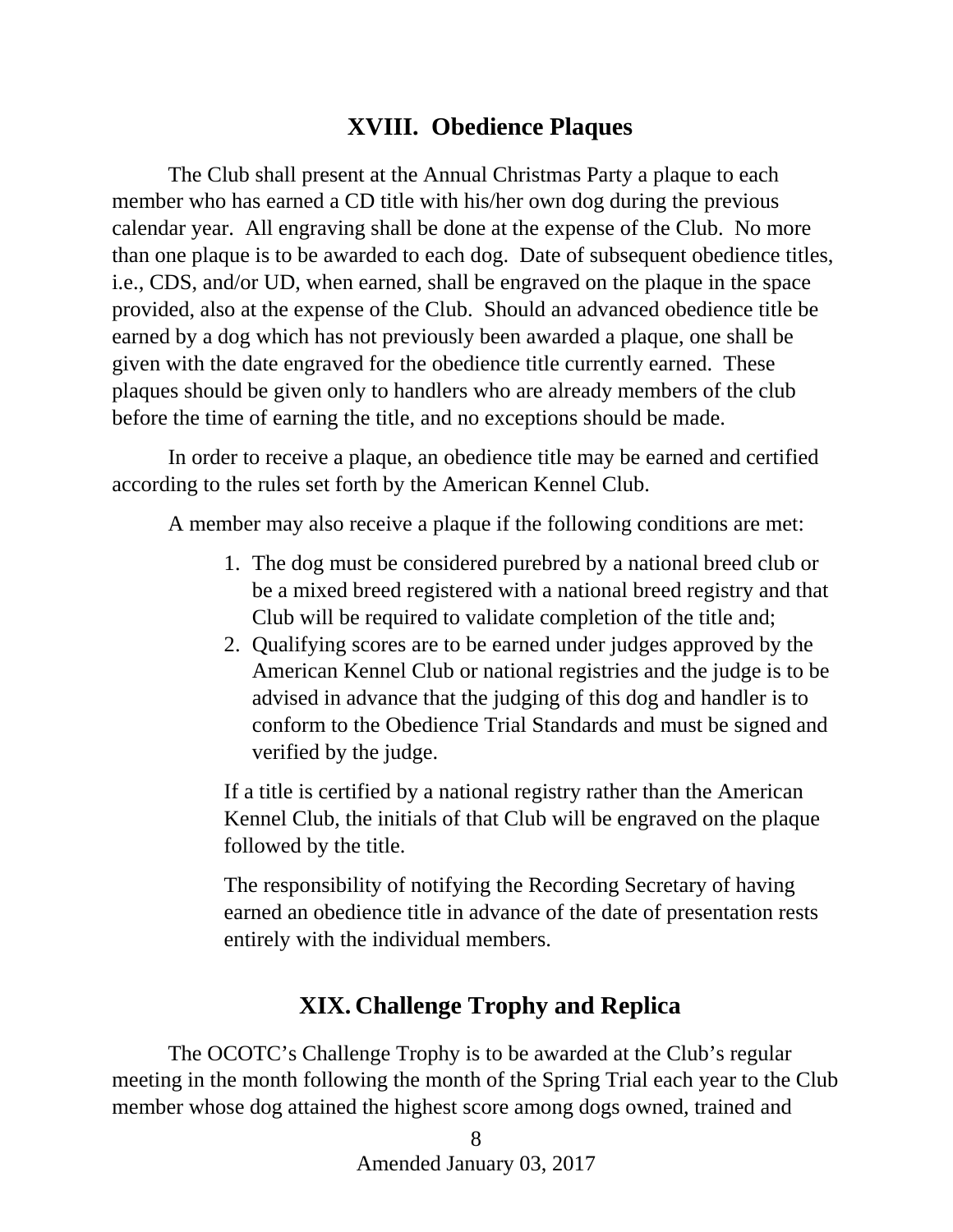exhibited by Club members at the Club's Annual Spring Trial. Since this is a restricted award, it cannot be advertised in the Premium List or be awarded at the Spring Trial. The member winning the trophy shall retain possession of same until just prior to the Spring Trial of the following year, at which time it shall be returned to the Club for presentation. *Outright ownership of the trophy shall be achieved by winning it three years in succession* (not necessarily with the same dog). The name of the owner and of the dog winning the trophy each year shall be engraved on the trophy at the Club's expense.

A new Challenge Trophy will be initiated when the previous trophy has been retired (won outright) by a Club member.

At the same time each year, a miniature replica of the Challenge Trophy, suitably engraved shall be awarded to the previous year's winner for permanent retention by that member.

## **XX. Past President's Plaque**

The Club shall present to the retiring President at a regular meeting a plaque of appreciation which shall be suitably engraved and which shall be as much alike each year as can be achieved. It shall be the responsibility of the Corresponding Secretary to obtain the plaque.

## **XXI. Arthur McCasland Memorial Award**

The OCOTC shall set aside a sum of money with which to purchase a plaque to be known as the "Arthur McCasland Memorial Award" and which shall be presented annually according to the following procedure:

- A. The award shall be made to one member in good standing who shall have made the greatest accumulated contribution toward OCOTC from a standpoint of outstanding service, cooperation and sportsmanship.
- B. A board of three impartial judges; two of whom shall not be regular members of the Club, and one who shall be a regular member of the Club and a prior recipient of the award, shall be appointed by the President and approved by the Board of Directors to consider individual nominations for the award, in writing by any member of the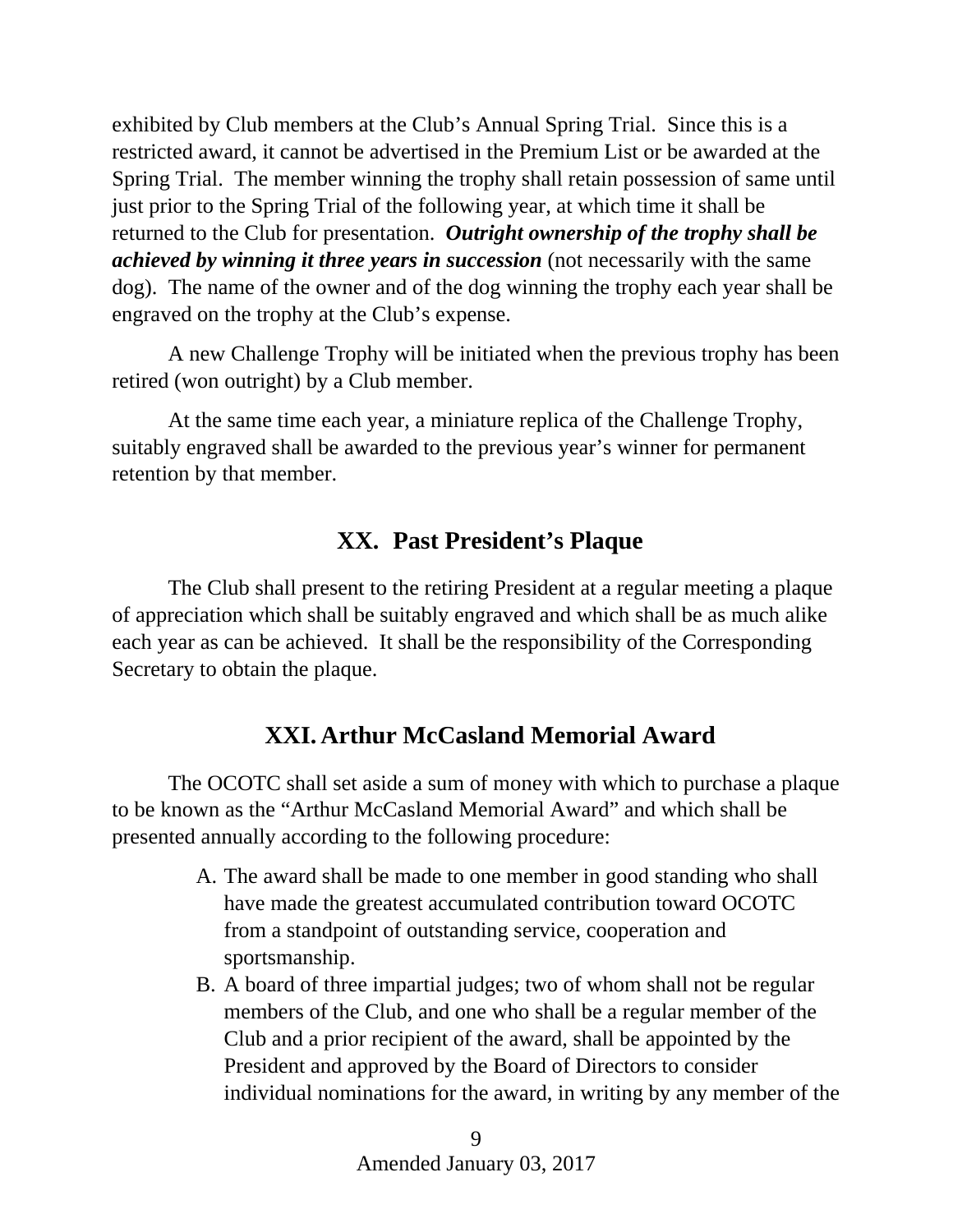OCOTC at any time during the year. These written nominations shall be presented in a sealed envelope to the Chairman of the Committee. The nominations shall remain sealed until the Board of Judges begins its consideration of the nominations. The Board of Judges shall base its decision, which shall be final, on the above qualifications, and the identity of the person selected to receive the award shall not be revealed by the judges until the evening on which the presentation shall be made.

- C. The name of a nominee and the reason or reasons for his or her nomination shall be considered confidential and not discussed with any other club member or a member of the Board of Judges.
- D. Any member of the OCOTC in good standing shall be eligible to receive the Arthur McCasland Memorial Award, which shall become that member's permanent possession, according to the above procedure.

The award itself shall be a scroll-type plaque which shall be identical each year with the wording inscribed on the plaque left to the discretion of the Board of Judges, except that the sense of the inscription shall be similar from year to year.

#### **XXII. Rhoda Barry Junior Achievement Award**

The Rhoda Berry Junior Achievement Award may be offered at the annual picnic to one junior member 18 years or younger. It shall be a scroll-type plaque, which shall be identical each year, with working inscribed thereon and the name of the recipient. Nominations for this award will be based upon service and sportsmanship and shall be submitted to a Chairperson appointed by the President. An Application form similar to the Arthur McCasland Memorial Award shall be used by members making nominations. The Chairman shall appoint two (2) former Arthur McCasland Memorial Award recipients who are not currently on the board, to serve on the selection committee with him/her.

#### **XXIII. Jerry Lee Award for Outstanding Therapy Dog Team**

The Jerry Lee Award for Outstanding Therapy Dog Team for therapy dogs working through Caring Canines North and South and OCOTC, may be offered at the annual volunteer recognition Pizza Party sponsored by the hospitals. The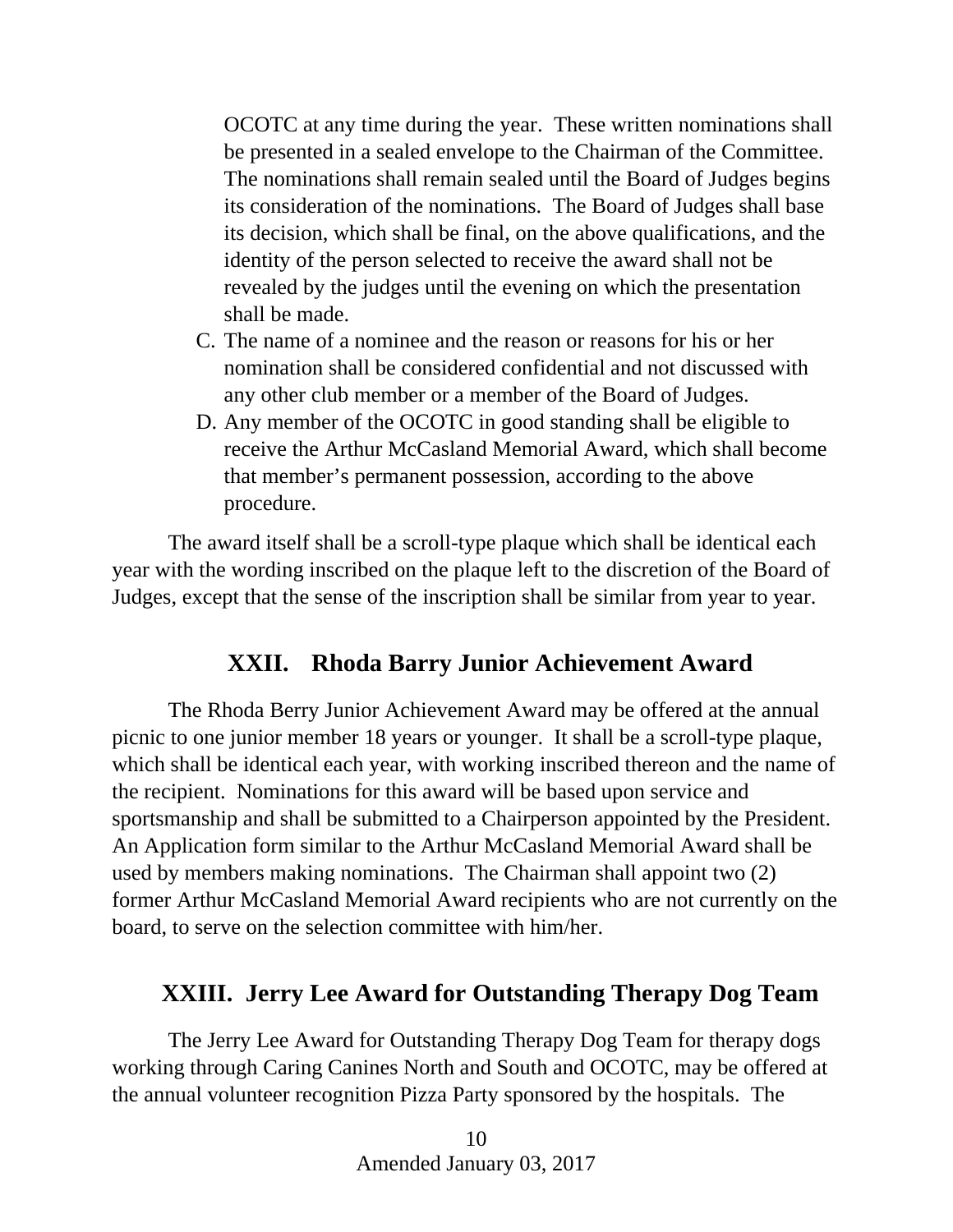award shall be a plaque and #20.00 gift certificate to PetSmart or an equivalent store.

The Judges for the selection of the team shall consist of the President of OCOTC, a medical representative directly involved in the pet therapy program for each hospital site involved with the chapter and the OCOTC Therapy Dog Instructor.

Qualification for the award is to be:

- 1. Currently active Full or Auxiliary member in good standing with OCOTC.
- 2. An Associate member in good standing with TDI.
- 3. A member in good standing with the chapter affiliate.
- 4. The team must exemplify the mission and philosophe of Therapy Dogs International.
- 5. The team must follow the guidelines of TDI and OCOTC and be a one year active member of TDI, OCOTC and Caring Canines North and South.
- 6. Additional involvement with therapy work which might occur outside the club and which can be verified.

Applications for nominations for the award will be published once annually in the OCOTC newsletter and will be available through the hospital and/or club representatives.

## **XXIV. GAYLE BRYNER AWARD**

To be awarded to a new member of (2) years of less. They should be actively competing in Rally or Novice and show a willingness to help the club. A letter will go out about the award for nominations. Three members are to serve on the selection committee. Award will be presented at the Summer Sizzler.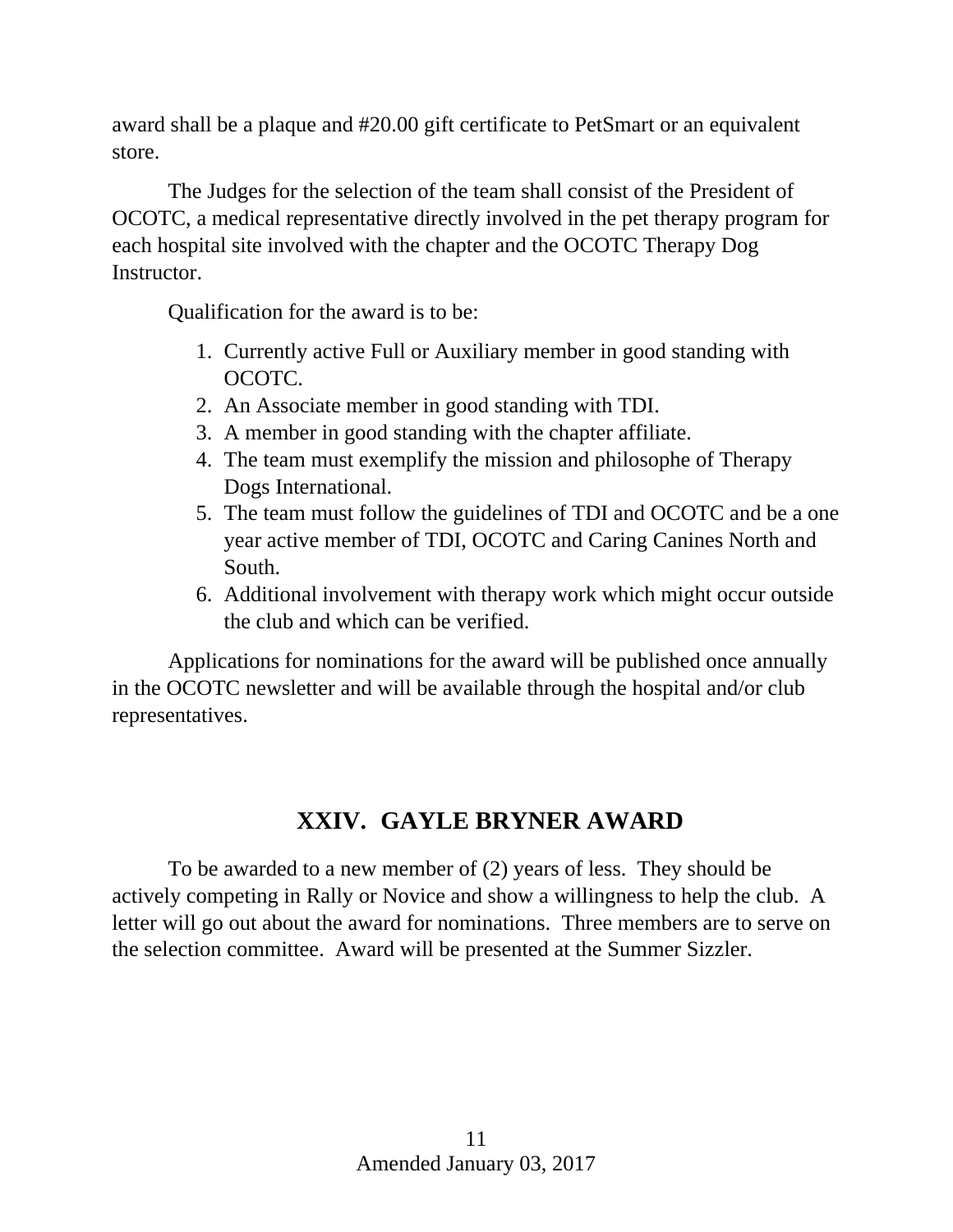#### **XXV. Drill Team**

The Club approved the formation of a Drill Team to be composed solely of Club members which represent the Club at any functions in which it may be invited to participate, on approval of the Drill Team Director. The Drill Team Director shall be elected by the Drill Team membership, subject to the approval of the Board, and said Director shall have sole authority to devise exercises, accept trainees for the team, determine who is qualified to appear as a member of the Team, and to set the time and place of the practice sessions. Non-members who have applied for membership may, at the discretion of the Director be permitted to practice with the Team so they may join same fully qualified at such time as they may be elected to membership in the Club.

#### **XXVI. Equipment Rental or Loan**

Rental or loan of any and all obedience equipment which is the property of the OCOTC is forbidden.

#### **XXVII. Safe Deposit Box for Care of Valuable Papers**

For the safekeeping of the Club's insurance policies and the Bond for the office of the Treasurer, the President and Treasurer are authorized and directed to rent a safe deposit box.

#### **XXVIII. Petitions**

Petitions unrelated to dogs or obedience training should not be circulated at the training classes.

#### **XXIX. Building Rental**

The following are the guide lines to follow if there is an inquiry to rent the building.

1. The group renting would be of similar nature as a dog breed or animal club or groups that were approved to rent the building. All requests would be subject to review and approval by the Board.

> 12 Amended January 03, 2017